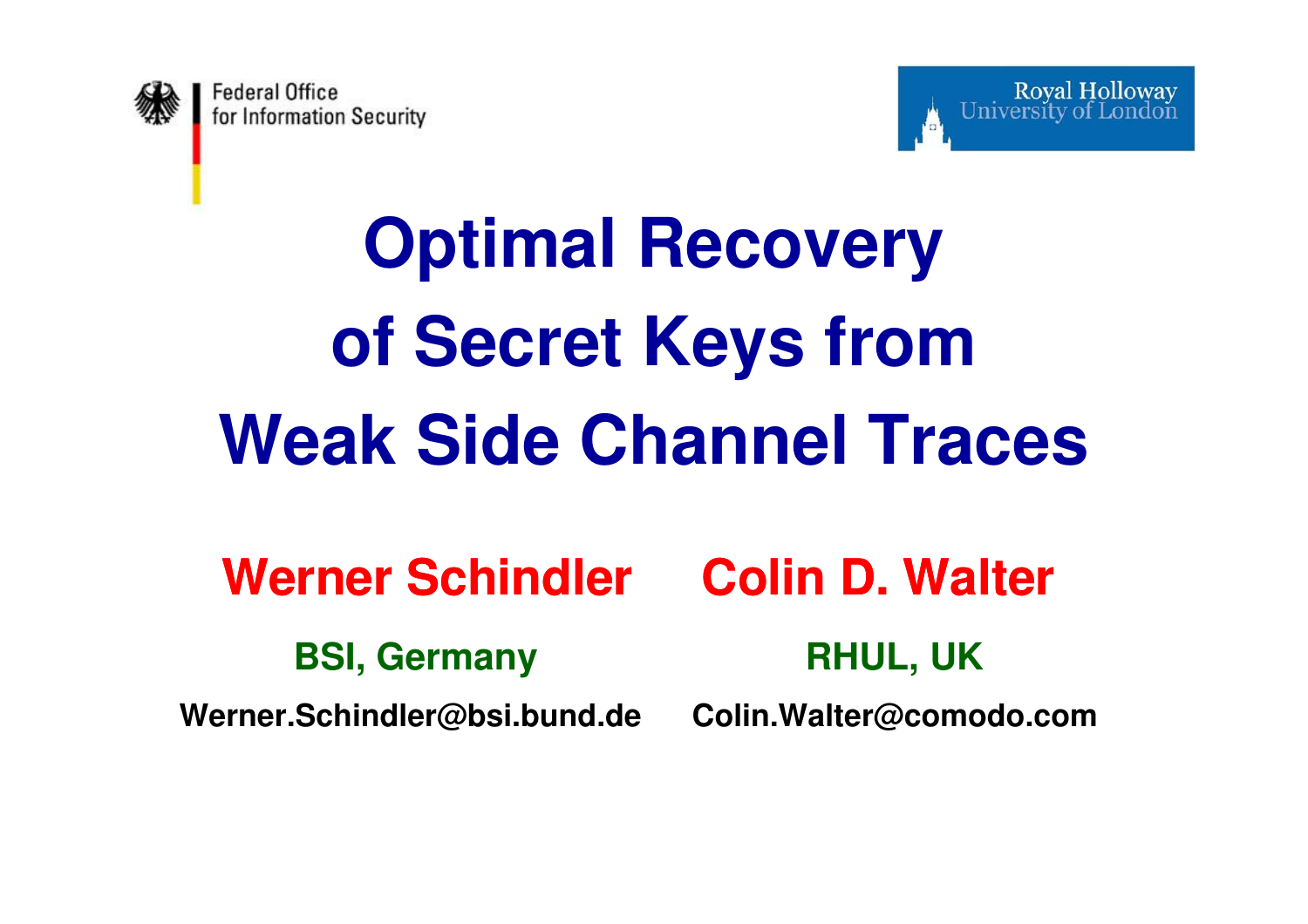



#### **Outline**

- •The problem, background & history
- •A typical randomised exponentiation algorithm
- • The optimal decision strategy
	- $-$  General strategy and the Main Theorem
	- Example
- •A metric to measure fitness of recoding guesses
- •**Results**
- •**Conclusion**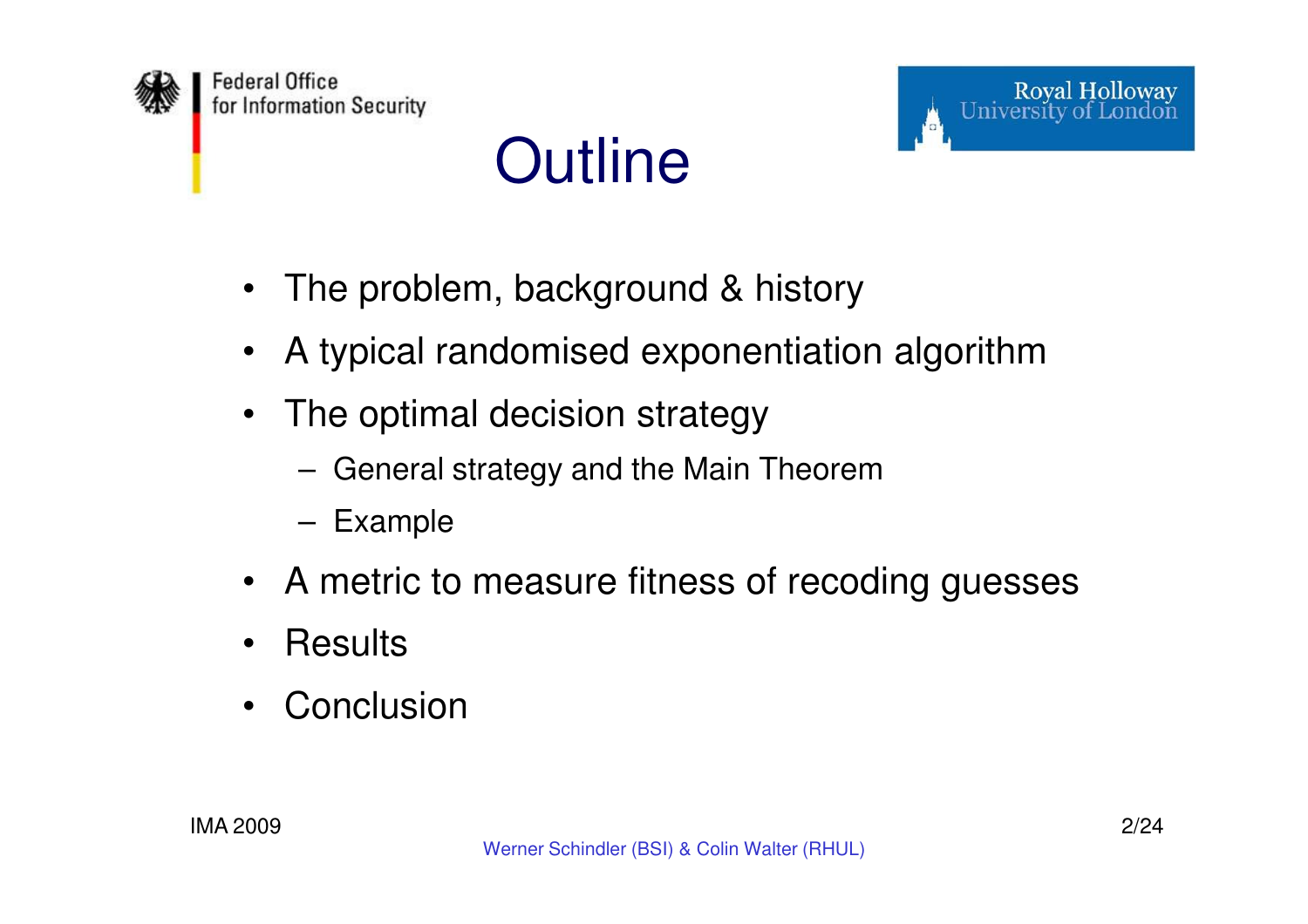



## Background

 Several standard SW measures to counteract Side Channel Leakage from Exponentiation:

- 1. Blind the exponent by adding a random multiple of the group order.
- 2. Pick an algorithm where the pattern is independent of the secret exponent, e.g.
	- Square-and-always-multiply
	- Montgomery Powering Ladder
- 3. Use an algorithm where the pattern is randomised:
	- Liardet-Smart Ha-Moon
	- Oswald-Aigner Mist

We look at the strength of (3) with Ha-Moon for examples.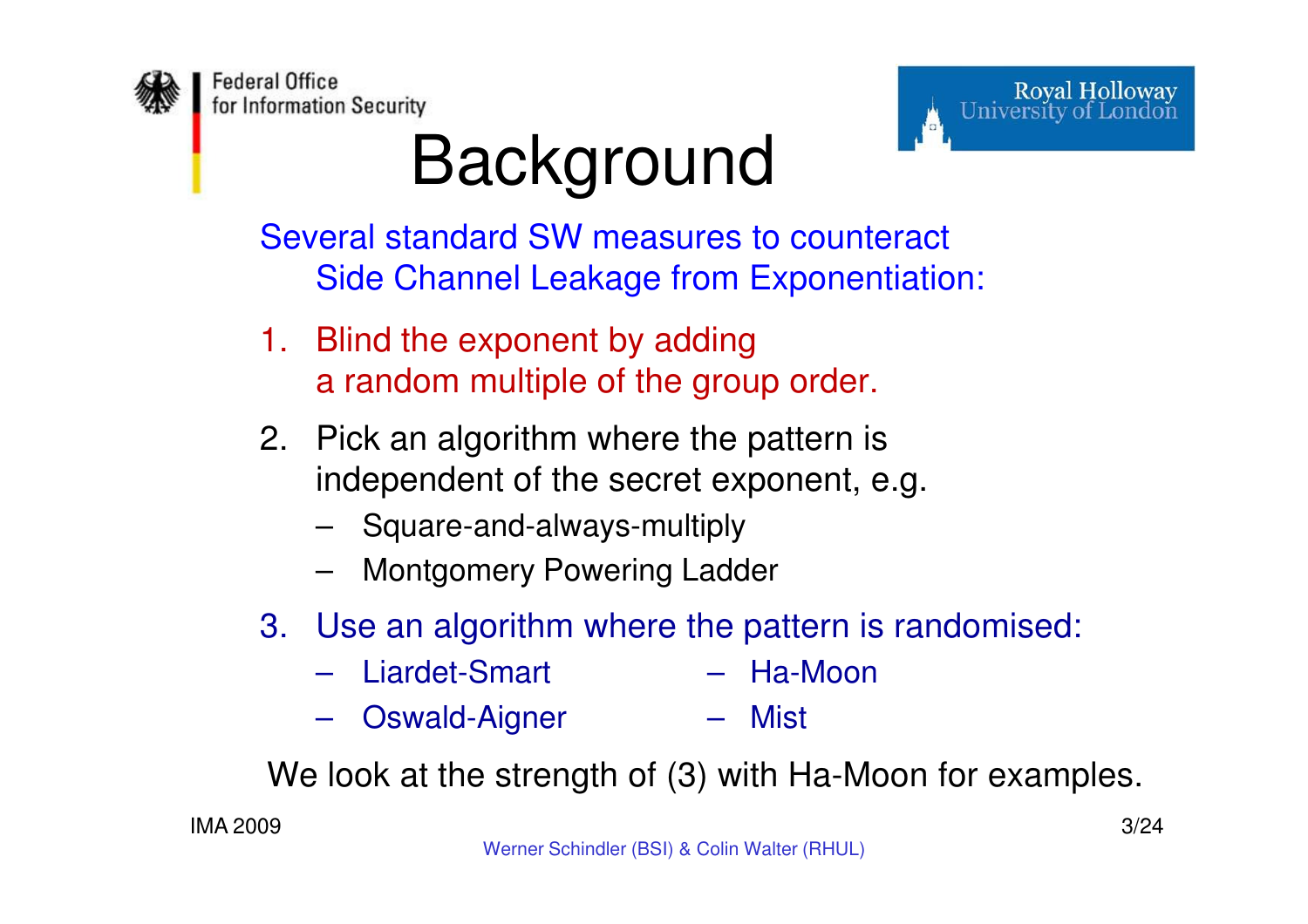

### Problems for an Attacker

- •There is always a lot of noise in measurements.
- •Averaging to determine correct key bits is essential.
- $\bullet$  For randomised exponentiation algorithms, Square & Multiply operations cannot be aligned directly with key bits.
- $\bullet$ Incorrect bit deductions will always occur.
- • The locations of likely errors must be identified for a computationally feasible algorithm.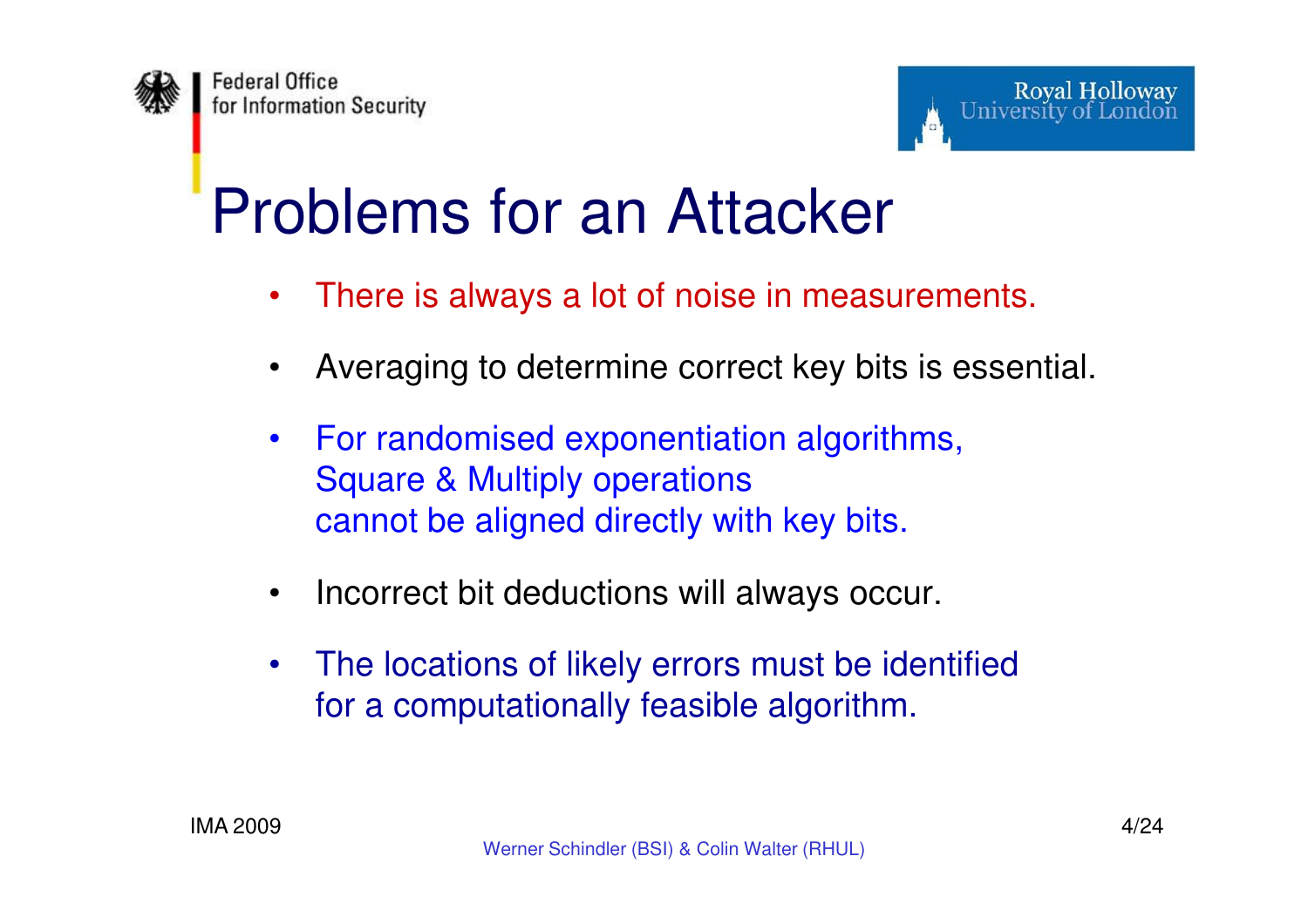

### Example: Ha-Moon

Recode the binary representation of key  $K$  from right to left:

- •Add in the Carry of 0 or  $+1$  to give new K.
- •Choose digit 0 if *K* even.
- •Randomly choose digit ±1 if K odd.
- $\bullet$ Set Carry to be 1 for digit -1, otherwise 0, & shift K down.

#### Exponentiation  $\mathcal{M}^{\mathcal{K}}$  in ECC:

- • Repeatedly:
	- i) read next digit (from left to right)
	- ii) perform point double
	- iii) do point add if  $d = 1$  or point subtract if  $d = -1$ .

Traces may have different lengths: the *i*th operation is associated with different bits in different traces.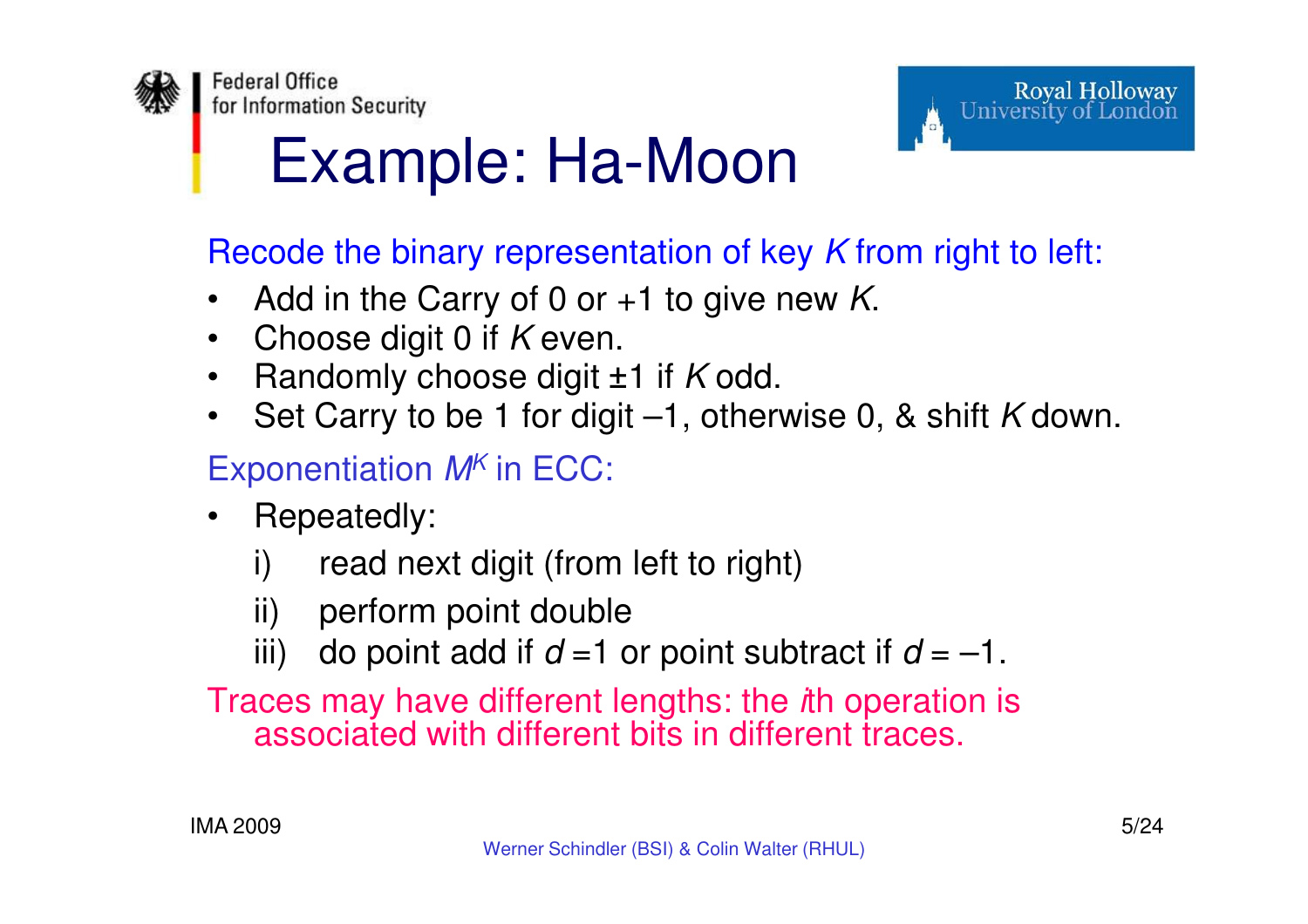



Ha-Moon (II)

Here are some recodings of  $32n+13$ :

|                     |                   | $(D = double, A = add)$ |  |  |
|---------------------|-------------------|-------------------------|--|--|
| 0 1 1 0 1           | DDADADDA          |                         |  |  |
| $\dots$ 0 1 1 1 -1  | D D A D A D A D A |                         |  |  |
| $\dots$ 1 0 0 -1 -1 | DADDDADA          |                         |  |  |
| $\dots$ 1 0 -1 0 1  | DADDADDA          |                         |  |  |
| $\dots$ 1 0 -1 1 -1 | DADDADADA         |                         |  |  |
| $\dots$ 1 -1 1 0 1  | DADADADDA         |                         |  |  |

**Aim**: to recover K from leakage like the above.

The average operator yields almost no information: data from the top bit gets spread over several columns.

IMA 2009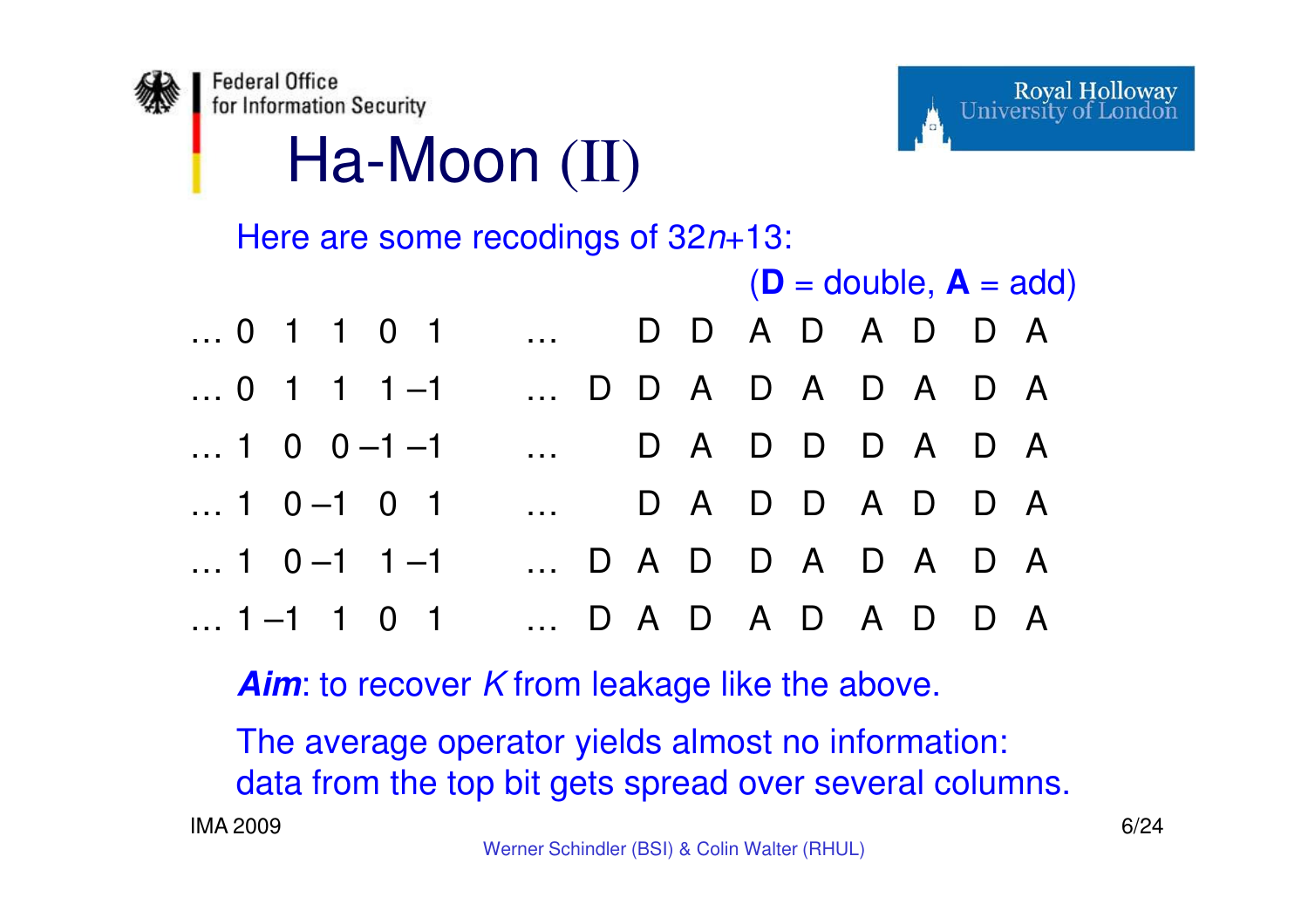

#### **History**

#### Karlov & Wagner (CHES 2003)Green, Noad & Smart (CHES 2005)

- •Uses a Hidden Markov Model
- $\bullet$ Applies Viterbi's algorithm to find the best fit key.
- •Treats traces serially one by one
- Convergence is unlikely with weak leakage it can't get started. •

#### Walter (CHES 2008)

- $\bullet$ Restructured to process traces in parallel, and bits serially
- •Better convergence on weak leakage
- Lack of sound theoretical justification•

#### Schindler (PKC 2005)

- •Optimal decision strategy identifying most likely key
- •Computationally infeasible in this context

#### IMA 2009

Royal Holloway<br>University of London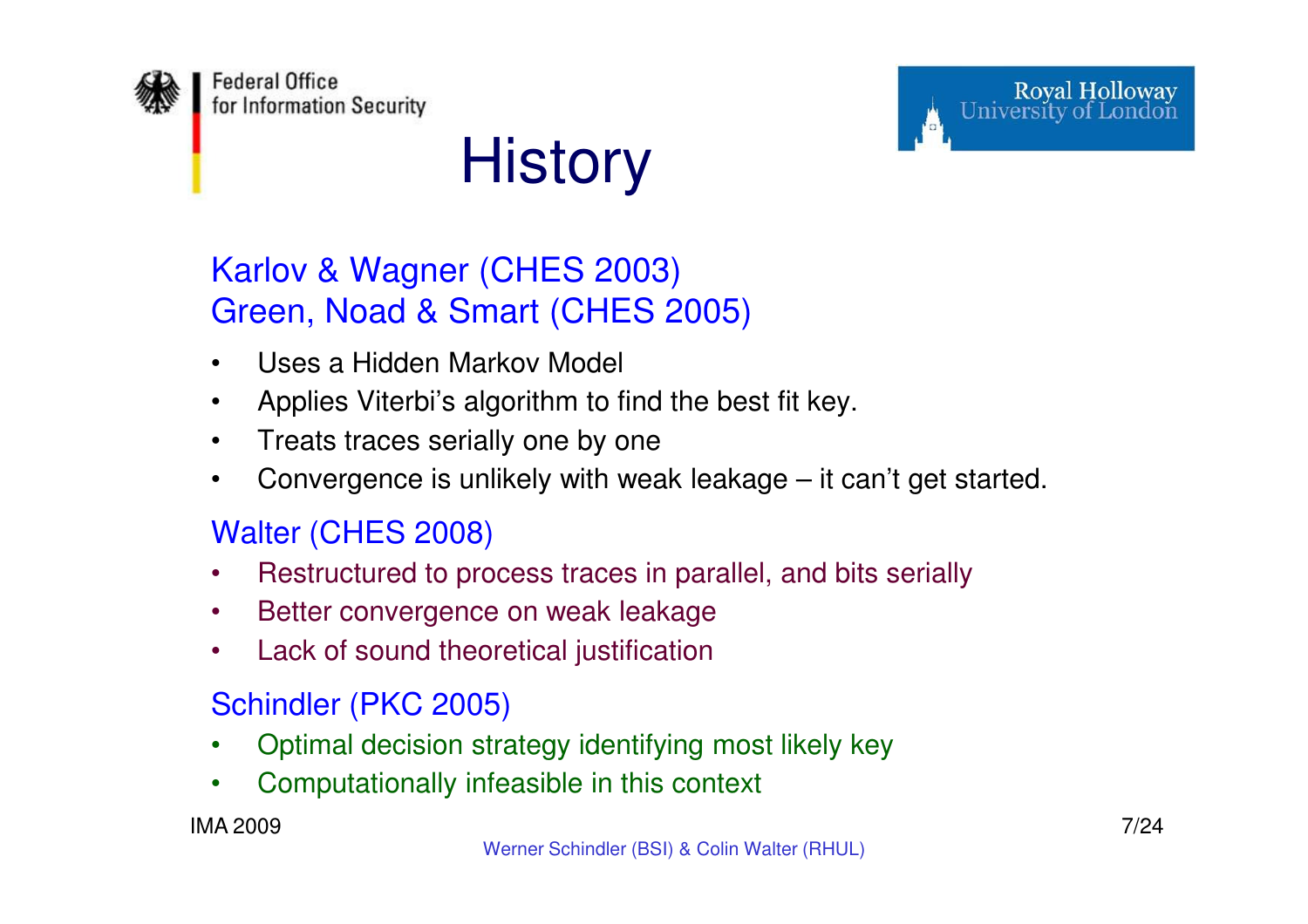

### A Formal Approach (I)

Set of admissible keys:

*• K*⊆F2\*

Set of all possible recoding sequences:

•  $\mathcal{R}$ ⊆  $\mathcal{D}$ <sup>\*</sup> where  $\mathcal{D}$  = {admissible recoding digits}

Strategy (generic description):

- •For each power trace  $pow_j$  (1≤j≤N) guess the individual recoding digits, yielding (disturbed, possibly invalid) noisy recoding sequences  $G_1,...,G_N \subseteq \mathcal{D}^*$ .
- Select the key  $\mathcal{K}^*$  that fits  $G_1, \ldots, G_N$  $\zeta_N$ best.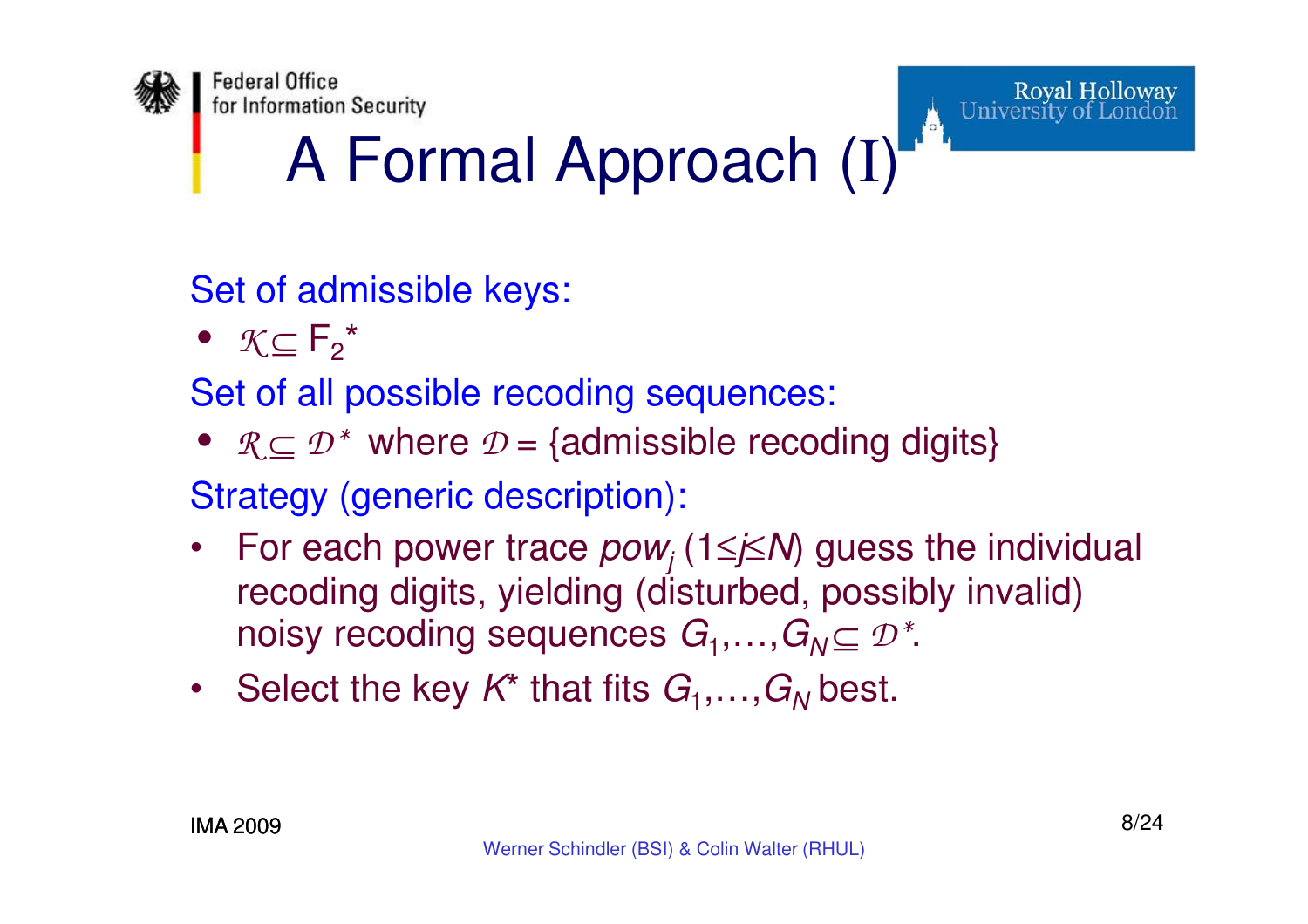

### A Formal Approach (II)

Interpretation of the noisy recoding sequences as a two-step random experiment:

- *j*<sup>th</sup> randomised recoding sequence:  $\varphi\colon\mathcal{K}\times\mathcal{Y}\,{\rightarrow}\,\mathcal{R},\ \ \, \varphi(K,\mathcal{Y}_j):=R_j$ <br>a random number. The targ where  $y_j$  is a random number. The target device contains a Finite Automaton to do this.
- f<sup>th</sup> noisy recoding guess:  $ψ$ :  $R \times Z \rightarrow D^*$ ,  $ψ(R, z_j)$  :=  $G_j$ <br>a random number. The resu where  $z_j$  is a random number. The result of the adversary's inaccurate measurements.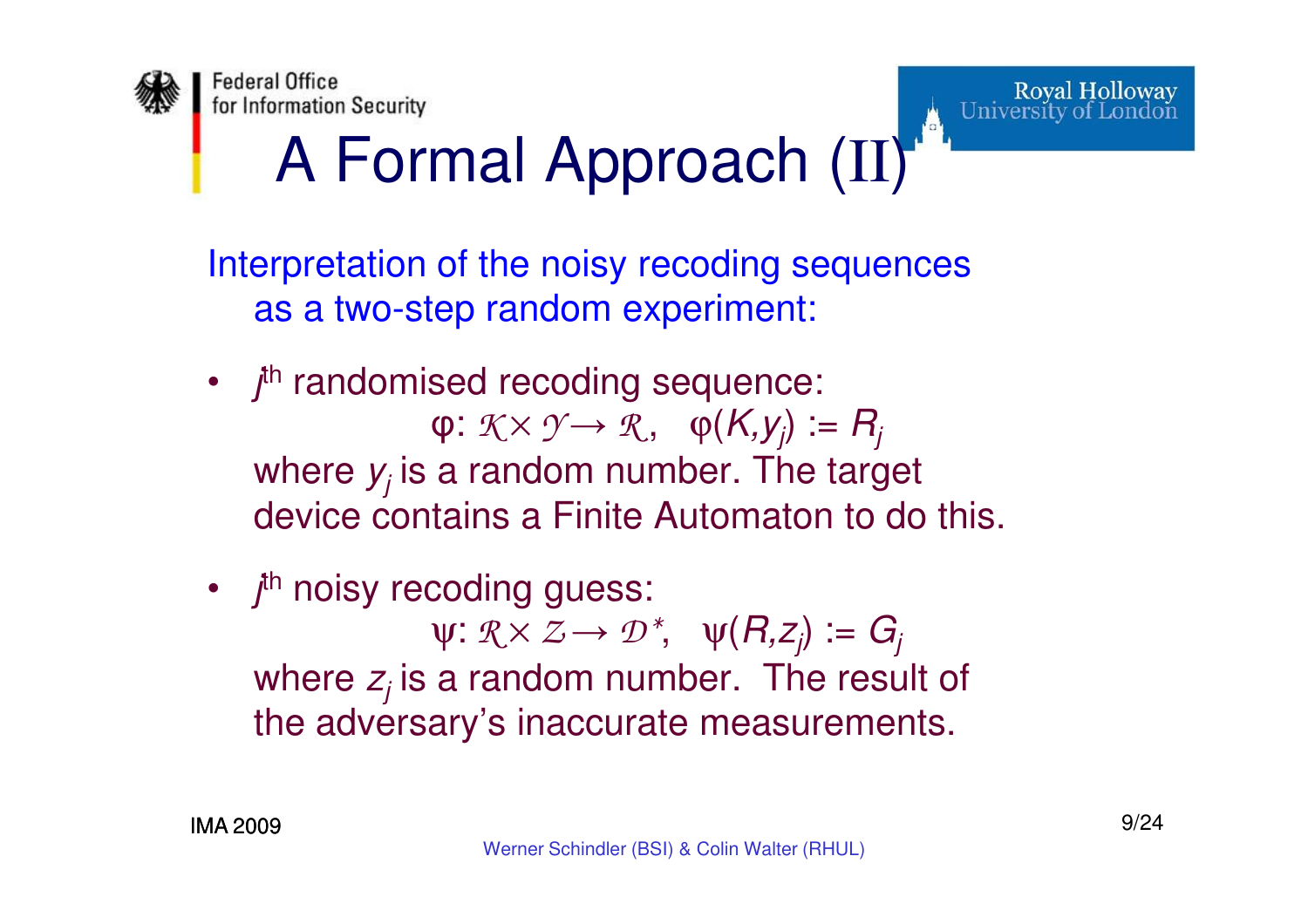

## Main Theorem (I)

#### **Theorem 1(ii) (a special case):**

Assumptions:

- •The unknown key K has been selected randomly according to some probability distribution  $\eta$
- •• Given recoding sequence guesses  $G_1, \ldots, G_N$ .
- $\bullet$  The adversary can detect whenever an operation of the recoded sequence  $R$  is carried out and guesses the types of these eperations independently. the types of these operations independently.

Notation:  $p(g|r) :=$ Prob(guessed opʰ type is  $g$  given the true opʰ type is *r*)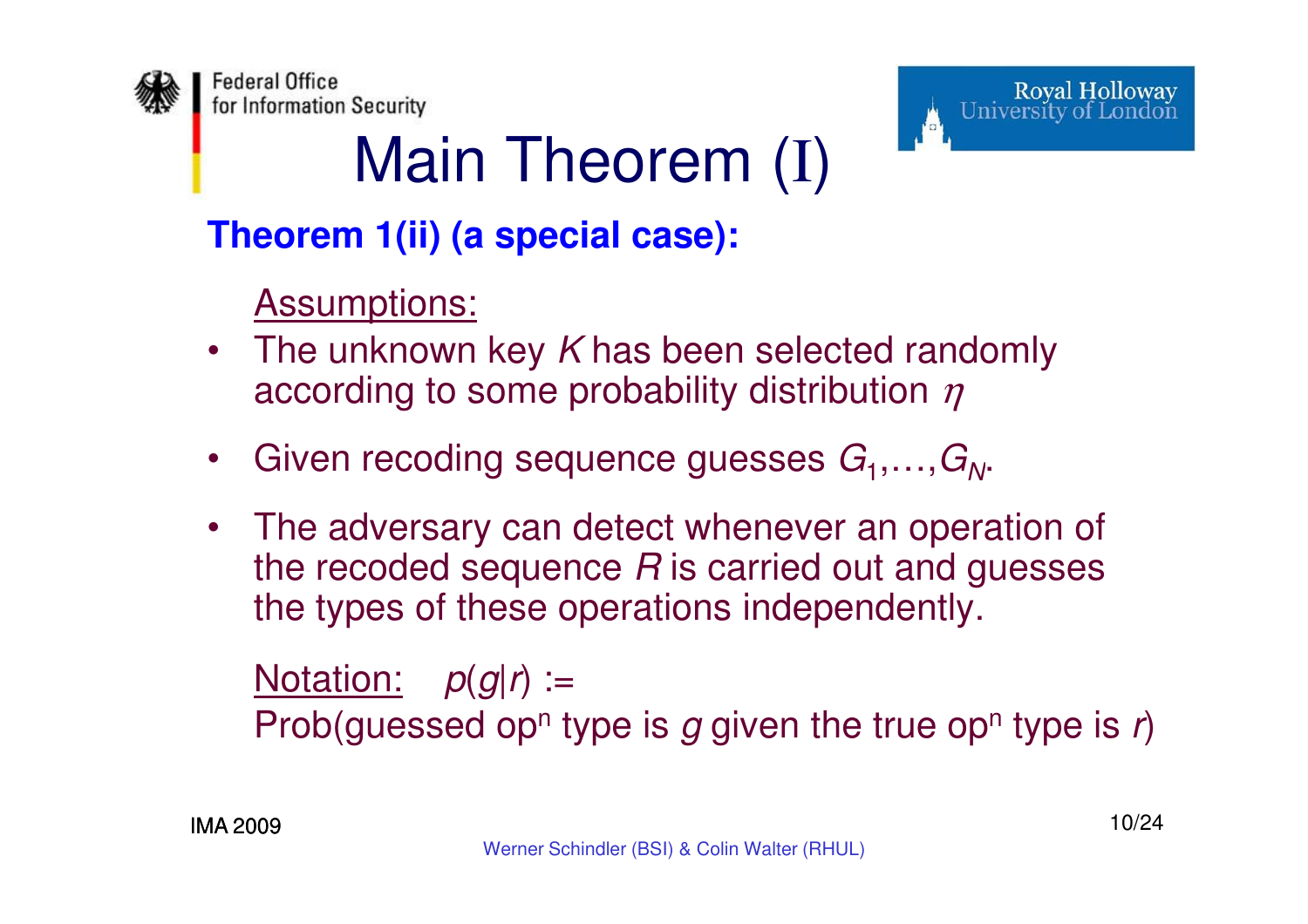

### Main Theorem (II)

#### **Theorem 1(ii) (special case, ctd'):**

The optimal decision strategy selects a key  $\mathcal{K}^* \in~\mathcal{K}$ that maximises the term

$$
\sum_{j=1}^{N} \log \Bigl( \sum_{\substack{R \in R(K): \\ len(R) = len(G_j)}} \prod_{i=0}^{len(G_j)-1} p(g_{j,i} | r_i) \Bigr)
$$

assuming keys and recodings are distributed uniformly.

<u>Note:</u> Theorem 1(i) in the paper treats the most general case.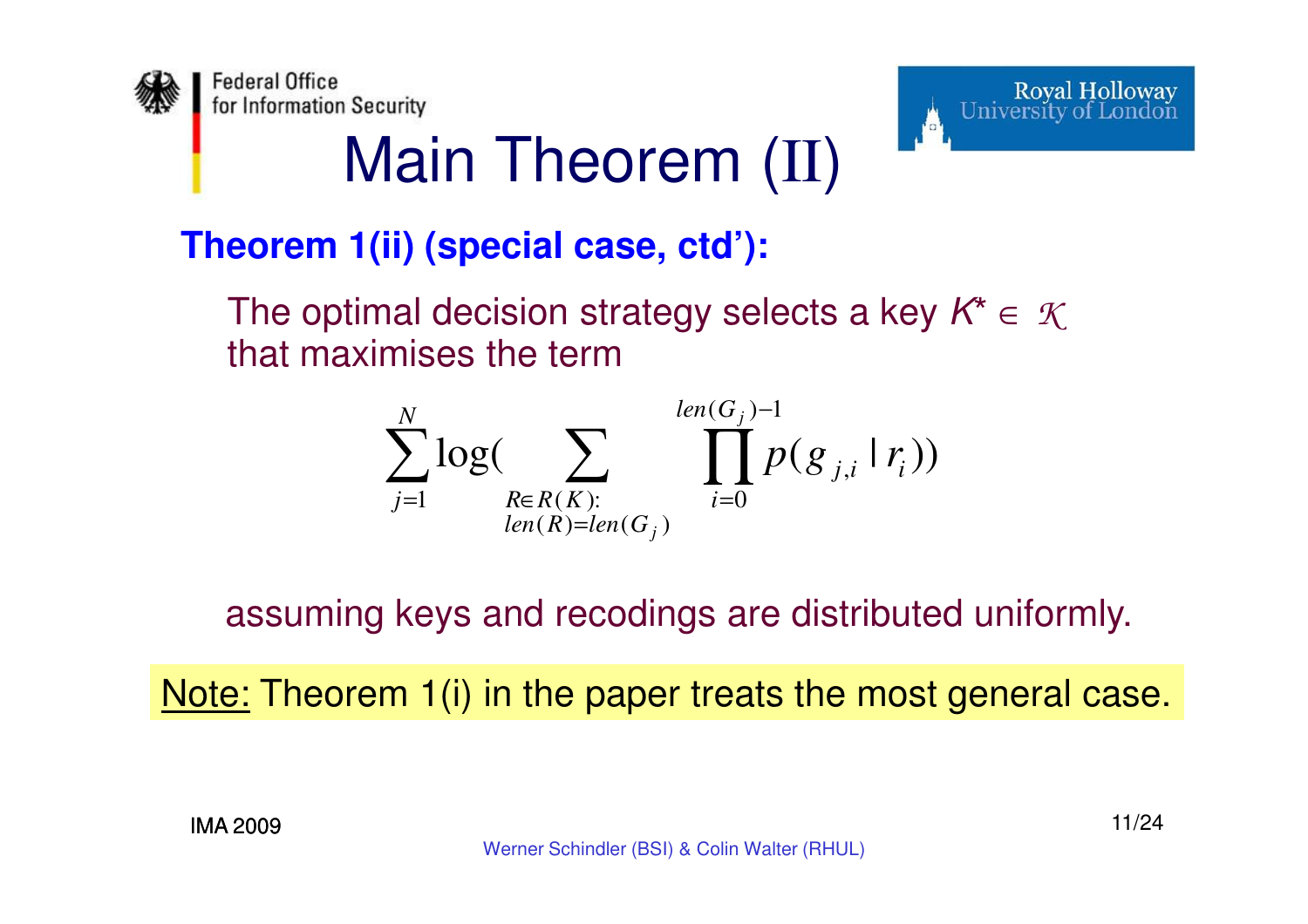



#### **Traces**

The side channel gives a sequence of probabilities that the underlying operations correspond to particular digits.

- So we define a trace by  $T = (t_i)_{\{0 \le i < \text{len}(G)\}}$ with  $t_i$  = probability distribution on  $\mathcal D$ (depending on the power trace)
- Thm 2 (a corollary of Thm 1 for traces) enables us to replace  $\rho(g_{j}|r)$  by  $t_{i}$  and so avoid guessing recodings  $G_{\cdot}$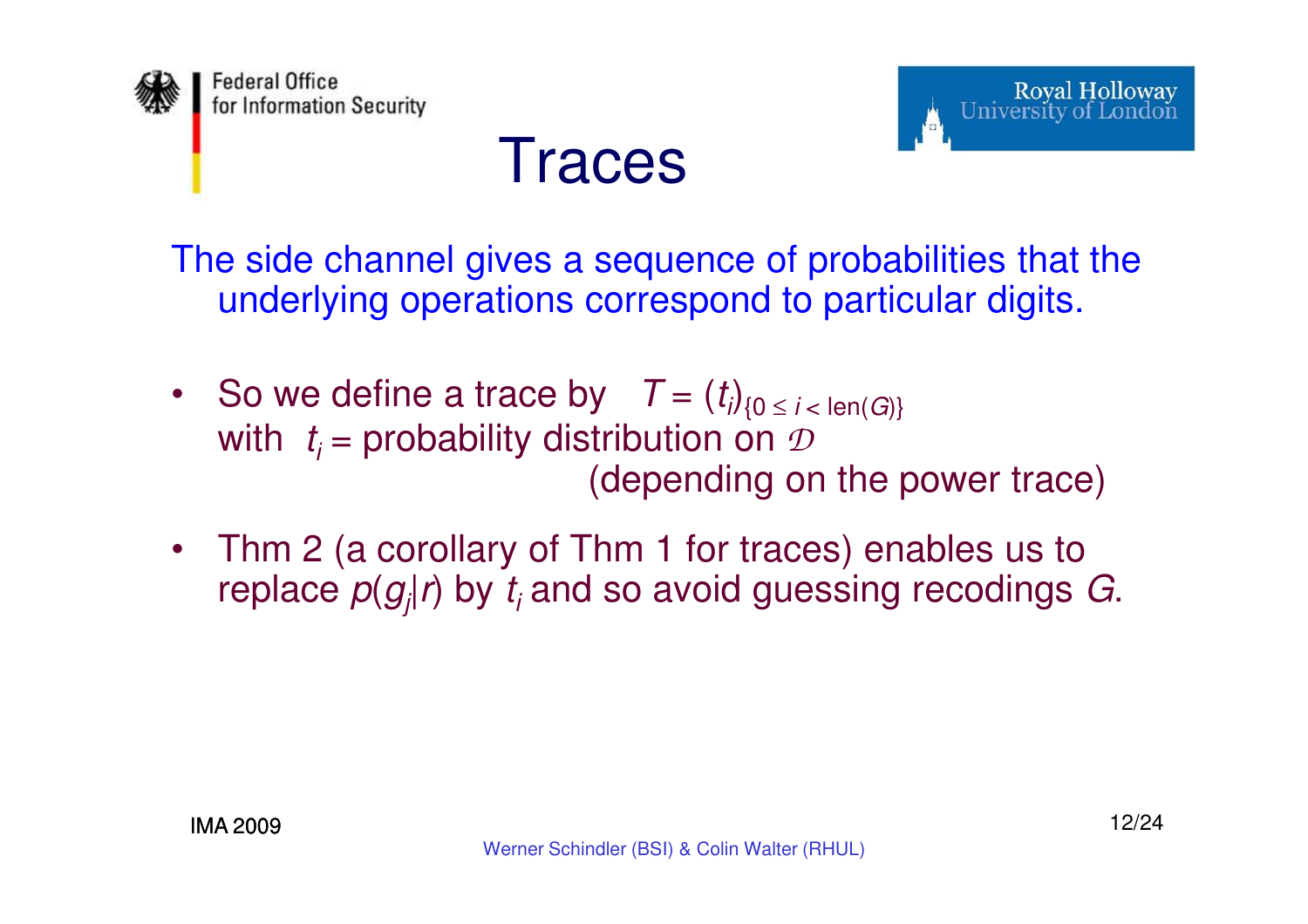



### Example (I)

#### **Application of Theorem 1(ii):**

**Ha-Moon recoding with artificially small parameters:**

•  $\mathcal{K} = \{0,1\}^n \setminus \{(0,\ldots,0)\}, \ \mathcal{D} = \{S',W',\ \overline{W'}\}$ <br> *•* Stochastic simulations<br> *–* Select *K* randomly<br> *–* Generate *N* recoding sequences  $R_1, \ldots, R_n$ 

Stochastic simulations

- Select *K* randomly
- $-$  Generate  $N$  recoding sequences  $R$
- 
- 

- Generate *N* noisy recoding sequences  $G_1$ ,....,  $G_N$ <br>
- Generate *N* noisy recoding sequences  $G_1$ ,....,  $G_N$ <br>
by flipping recoding digits randomly<br>
• More precisely:<br>  $p('M' | 'S'') = 0.2, p('W' | 'S') = 0.1$ <br>  $p('W' | 'W') = 0.2, p$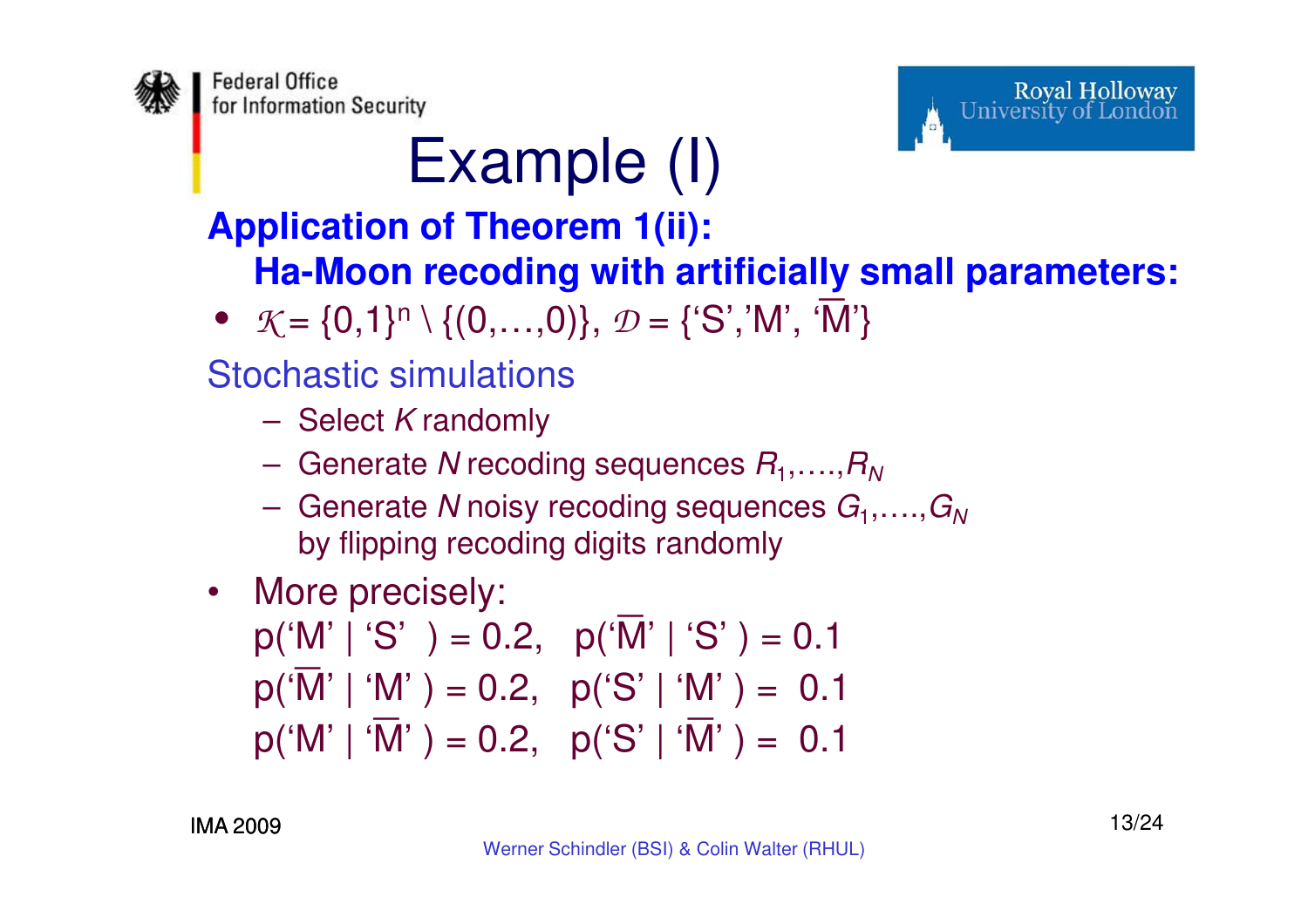



#### Example (II)

#### **Application of Theorem 1(ii): Ha-Moon recoding with artificially small parameters:**

•100 stochastic simulations per table row

| <b>Key</b><br>length | # traces | 1st | 2nd | $3rd -$<br>9th | $\vert$ 10th -<br><b>99th</b> | 100-<br>999 | >1000 |
|----------------------|----------|-----|-----|----------------|-------------------------------|-------------|-------|
| 15                   | 10       | 84  | 5   |                |                               |             |       |
| 20                   | 10       | 57  | 20  | 20             |                               |             |       |

#### The correct key was ranked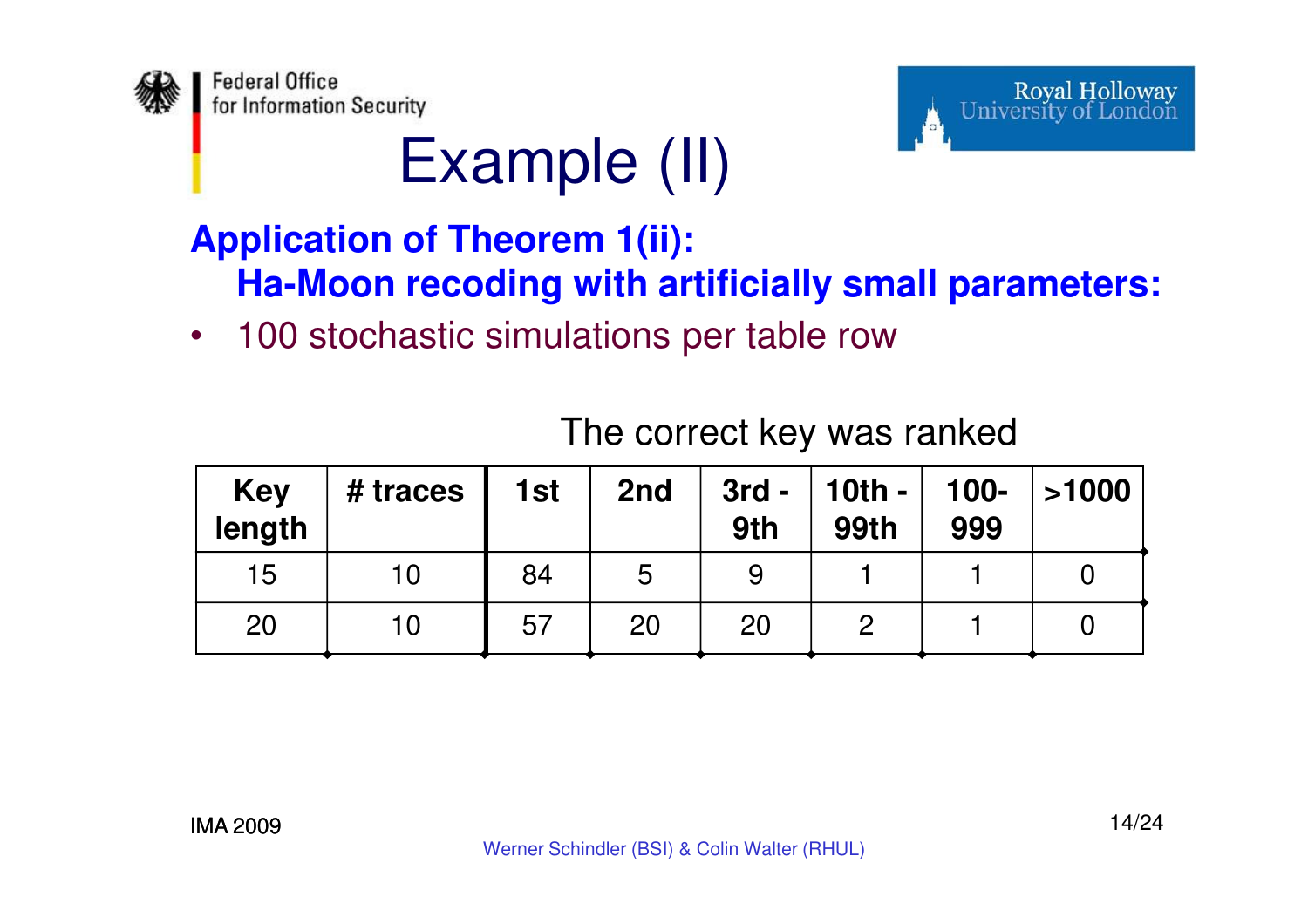



### Example (III)

#### **Application of Theorem 1(ii): Ha-Moon recoding withartificially small parameters:**

• These numerical results are remarkable since each recoding digit is correctly recognised despite probability of only 70% for individual operations!

However,

- • unlike in many other side-channel attacks the optimal decision strategy cannot be applied to small portions of the key.
- • Hence the application of Theorem 1 is infeasible for real-world key parameters.
- • Starting from the optimal decision strategy a computationally feasible approximator is derived.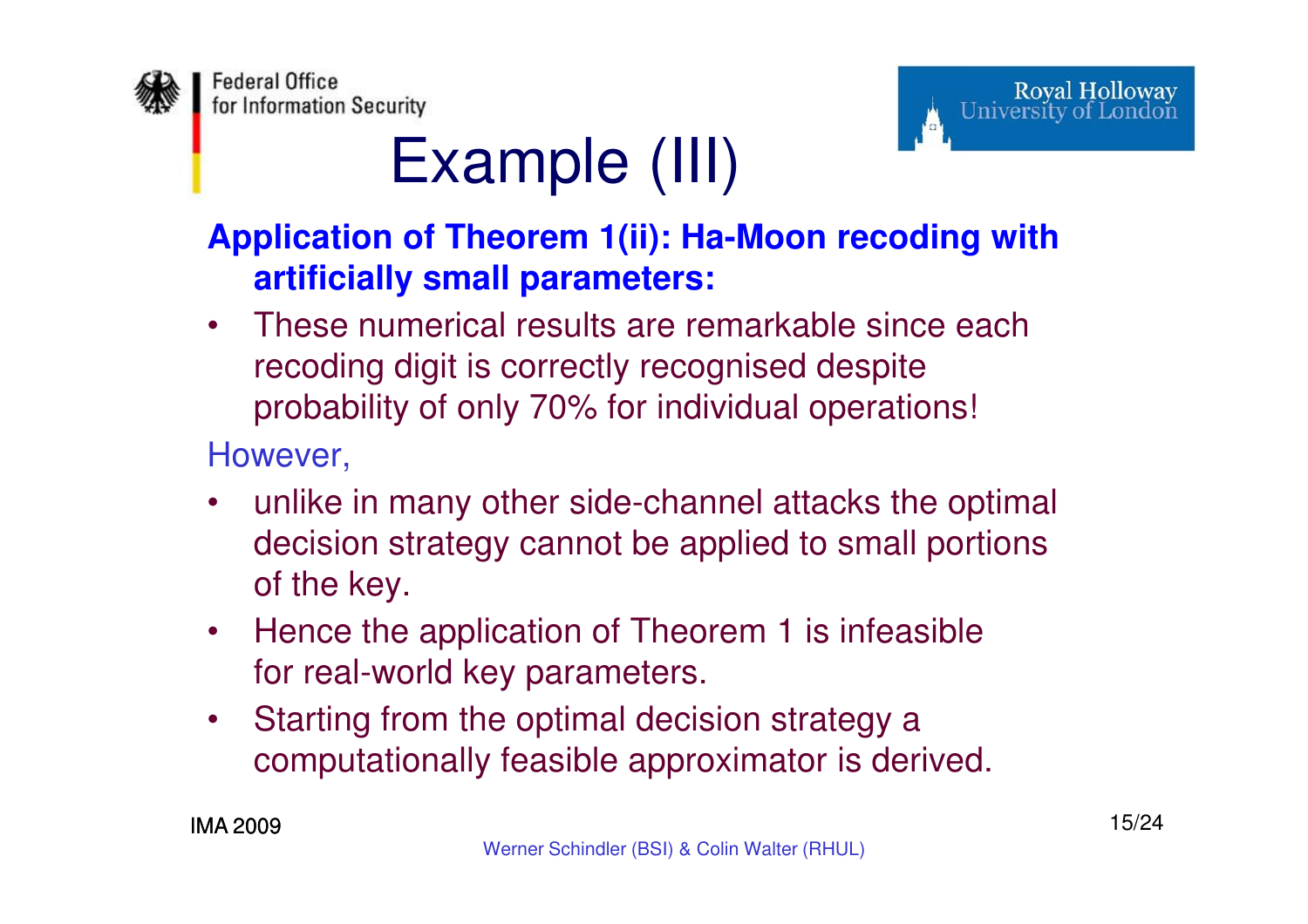

### The Metric (I)



Replace CHES08 distance between a trace  $t$  and recoding  $r$ 

 $\mu(t,r) = \sum_i (1-p_i)$  by "credibility"  $\mu(t,r) = \prod_i p_i$ 

where  $p_i$  is probability that the  $i^{\text{th}}$  operation in t is the same as the  $i^{\text{th}}$  operation for r. (Hamming dist. vs Prob<sup>y</sup>.)



$$
\mu = p_1 \times p_2 \times p_3 \times p_4 \times \dots
$$

IMA 2009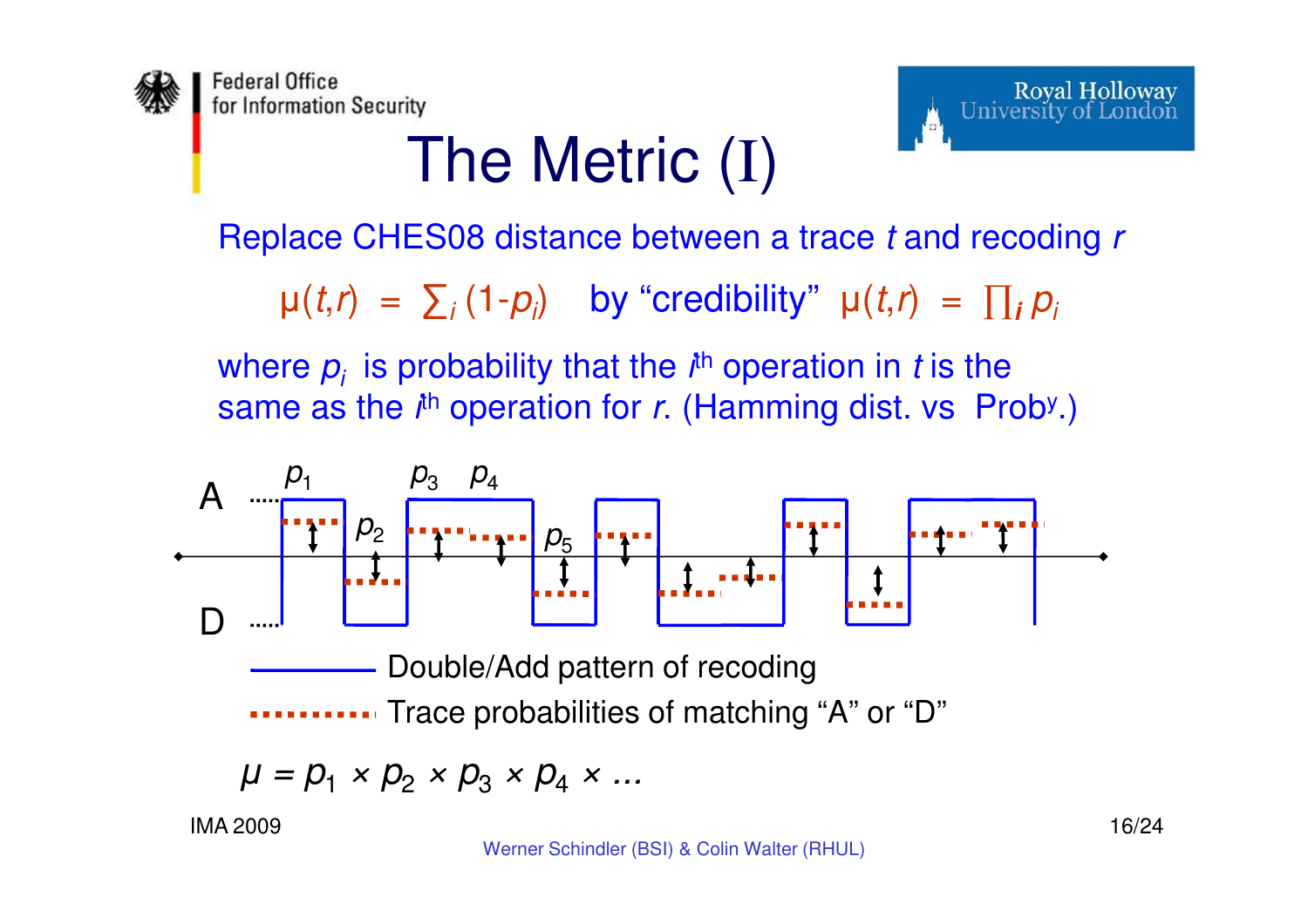

## The Metric (II)



17/24

Royal Holloway<br>University of London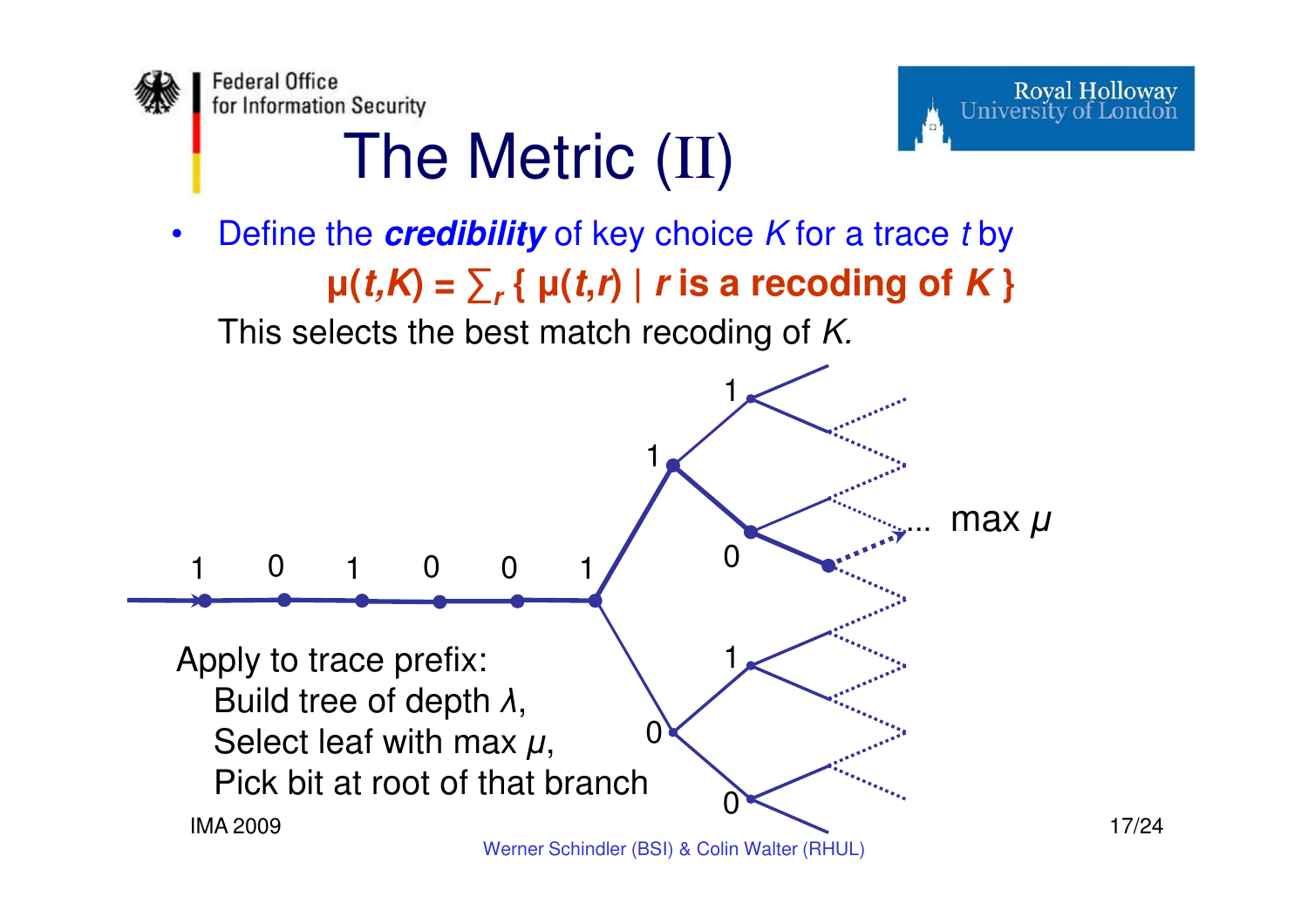

## The Metric (II)

•Define the **credibility** of key choice K for a trace t by  $\mu$ (*t*, $K$ ) =  $\sum$ , {  $\mu$ (*t,r*) | *r* is a recoding of  $K$  }



18/24

Royal Holloway<br>University of London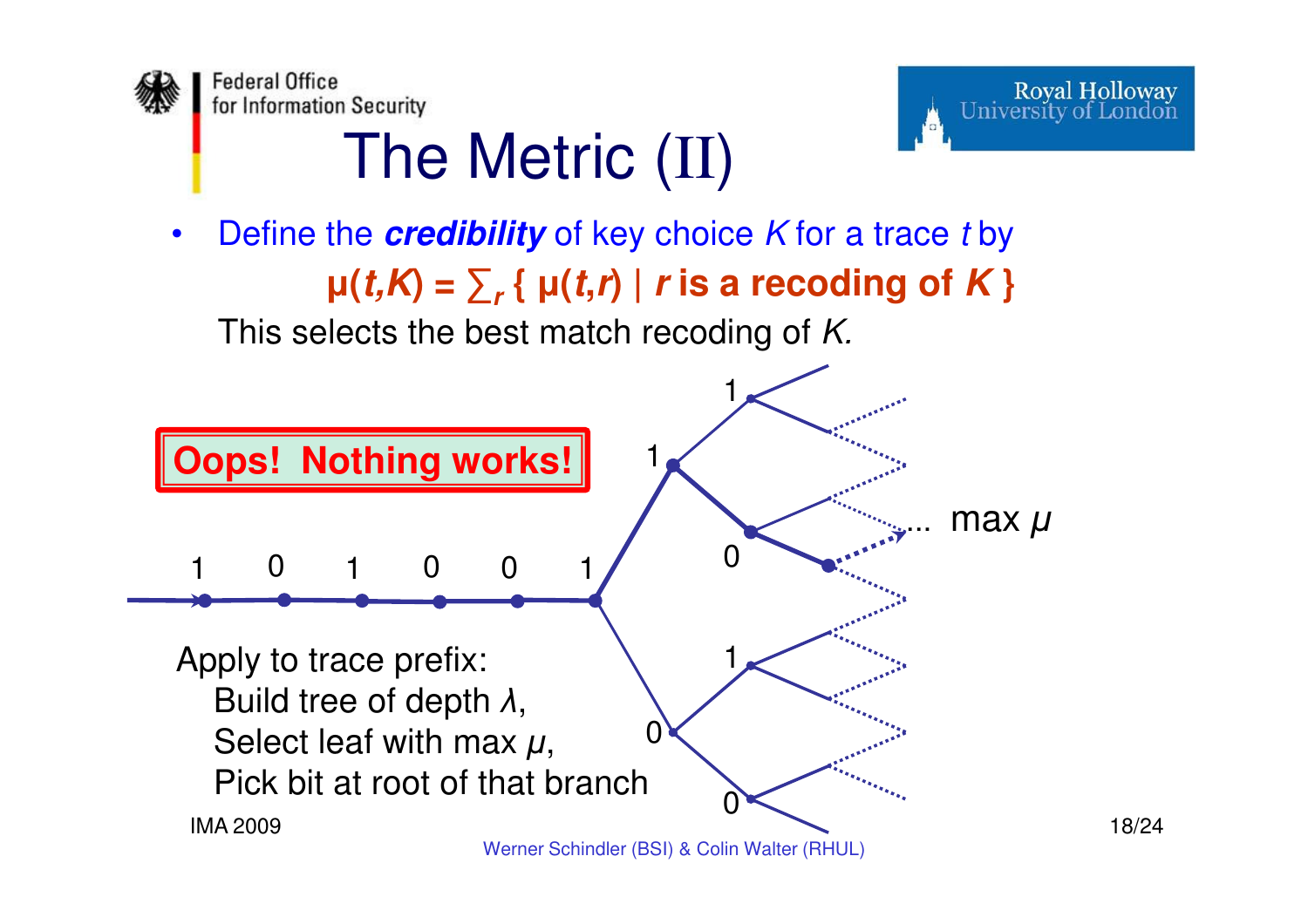



19/24

### The Metric (III)

• Modify the credibility definition, replacing "sum" by "max": **µ(t,K) = max { µ(t,<sup>r</sup>) | <sup>r</sup> is a recoding of K }** to select the best match recoding of K.

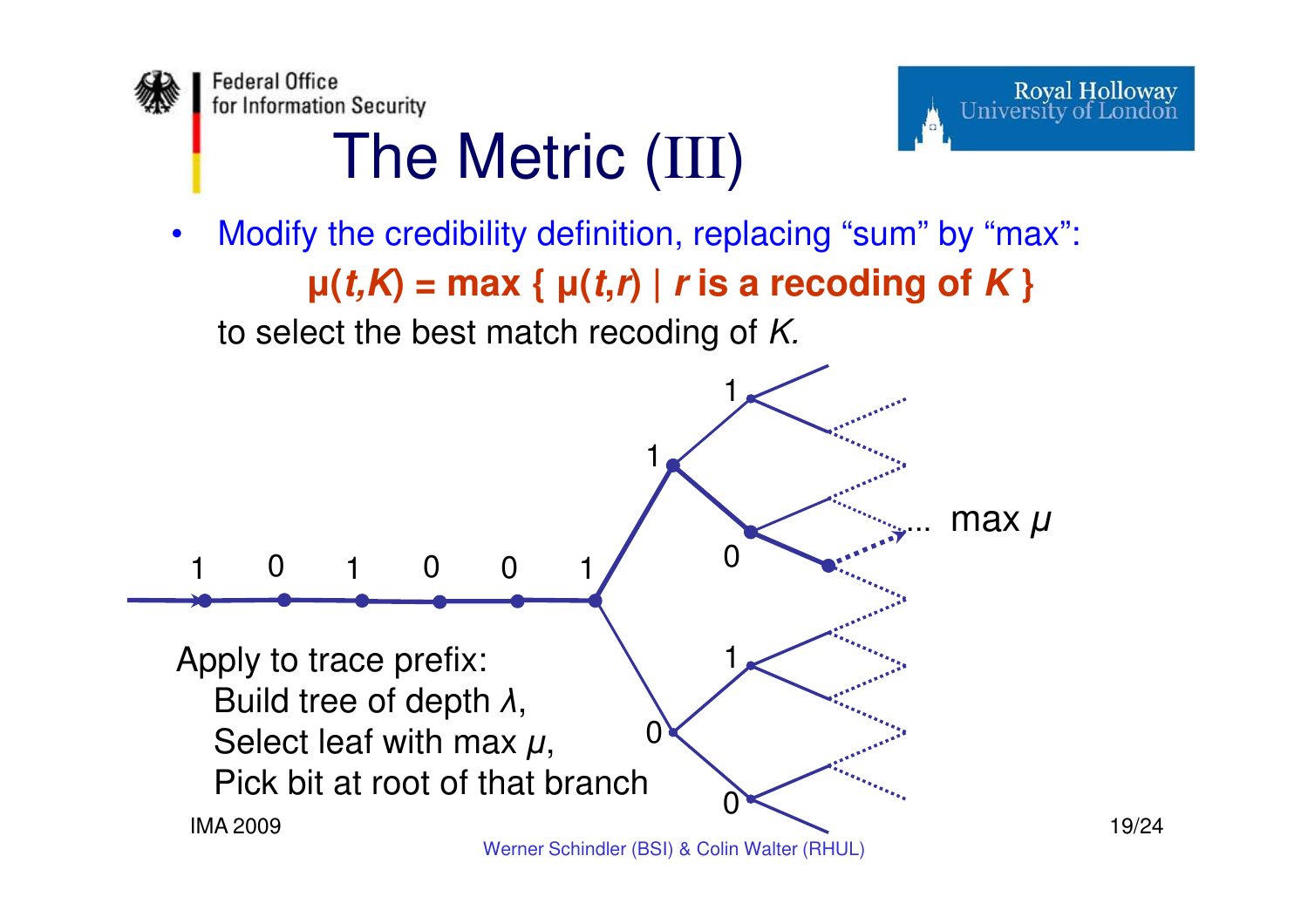



20/24

## The Metric (III)

•Define the **credibility** of key choice K for a trace t by **µ(t,K) = max { µ(t,<sup>r</sup>) | <sup>r</sup> is a recoding of K }** This selects the best match recoding of K.

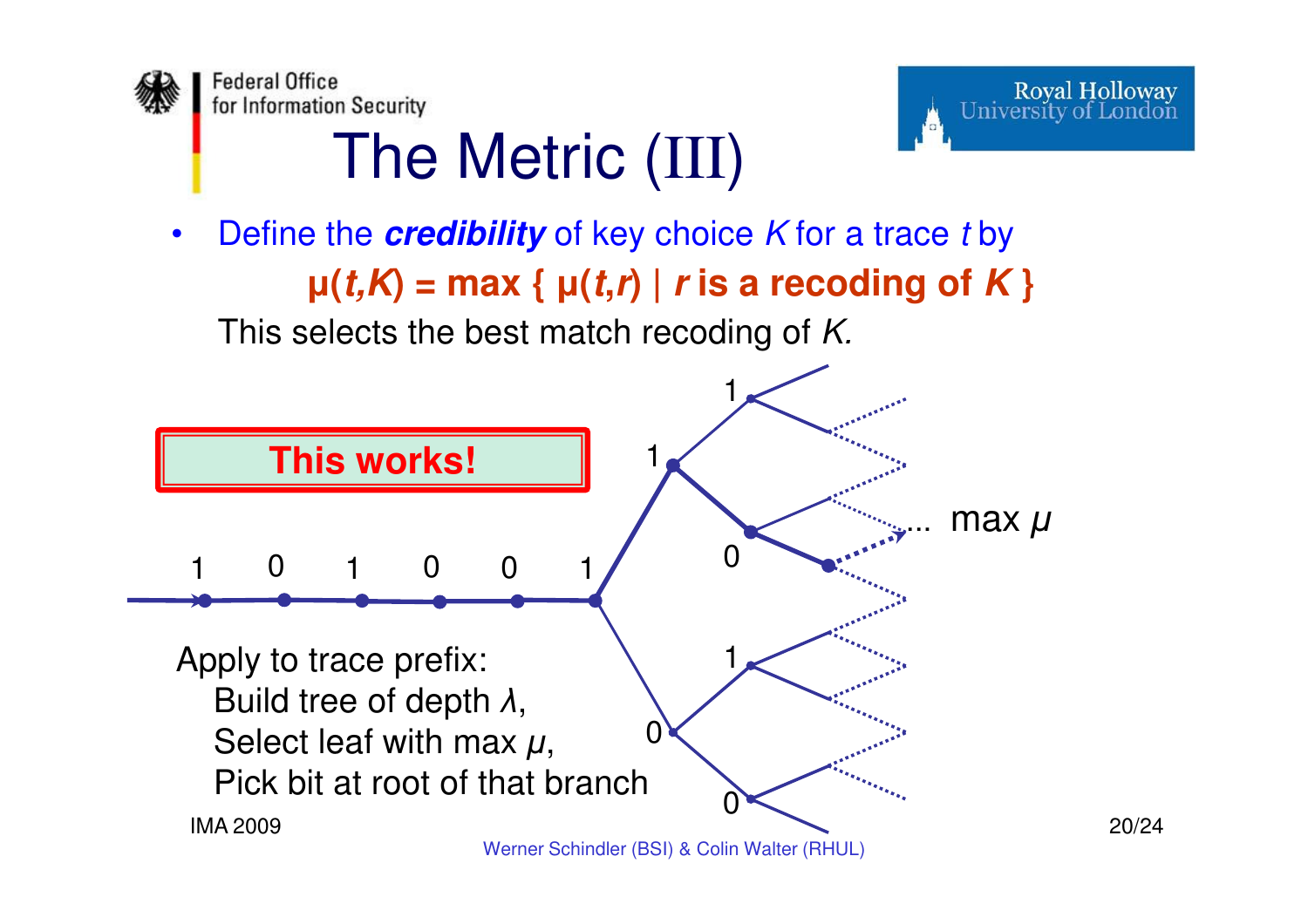

### The Metric (IV)

1. Define the *credibility* of a recoding *r* for trace *t* by

 $\mathsf{p}(t\mathsf{,}\mathsf{r}\mathsf{)}=\prod_{i}\mathsf{p}_{i}$ 

where  $\bm{p}_i$  is probability that the *i*th operation in  $t$ is the same as the  $i$ th operation for  $r$ .

This should be large for correct interpretation of the trace.

- 2. Define the *credibility* of a key choice K for trace *t* by **µ(t,K) = max { µ(t,<sup>r</sup>) | <sup>r</sup> is a recoding of K }** to select the best match recoding of K.
- 3. Define the *credibility* of a key K for trace set T by  $\mu(T,K) = \sum_{t \in T} \log(\mu(t,K))$  or  $\sum_{t \in T} \mu(t,K)$ The best fit key maximises this. (The latter is slightly better.)

**Royal Holloway** 

University of London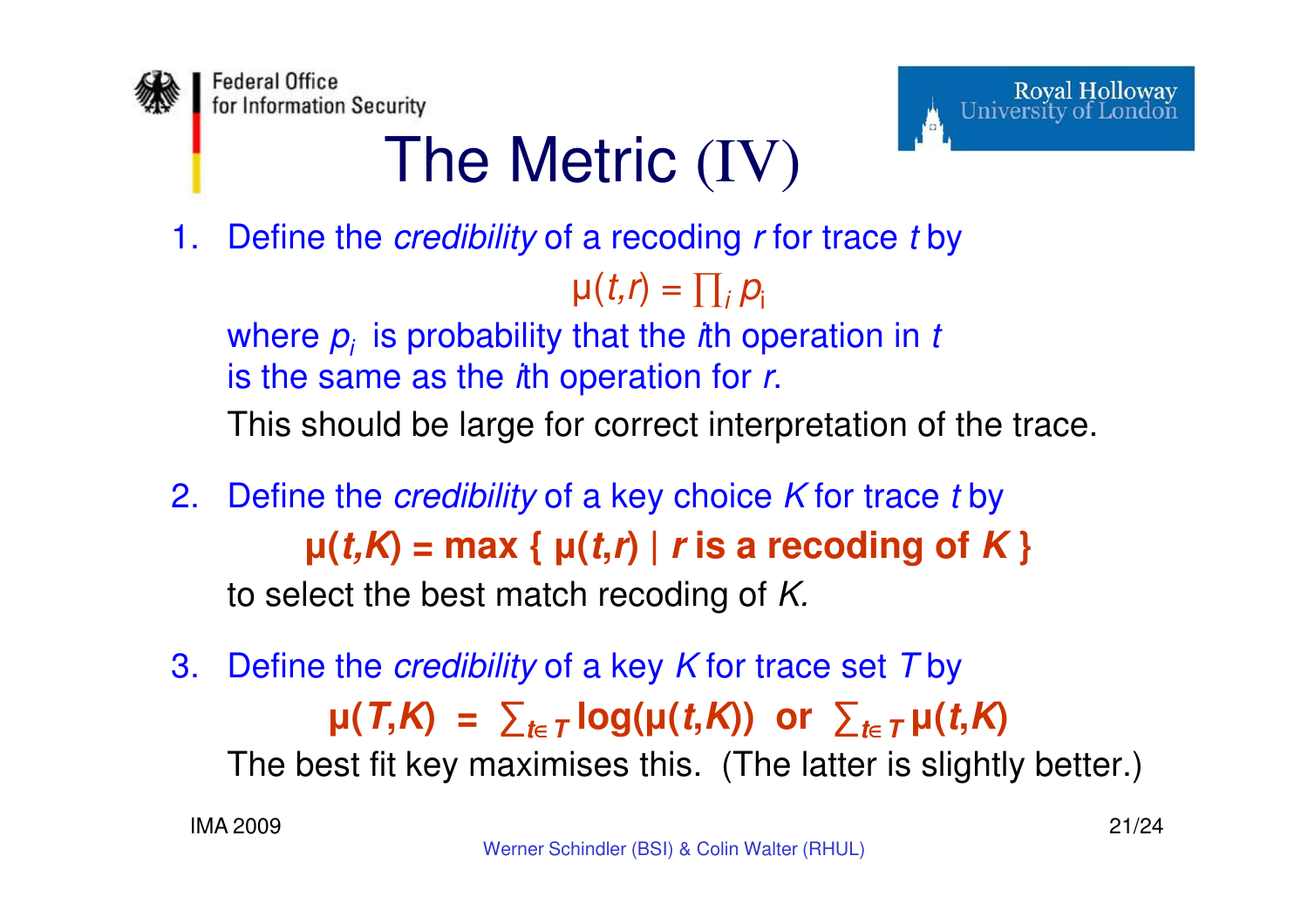

#### Royal Holloway University of London

 $\bullet$  Traces become aligned correctly (or almost correctly) with key bits/digits by selecting the best fit recoding.

**Properties** 

- $\bullet$  Summing the metric values for best recodings of each trace provides the averaging that reduces noise and enables the best key bit to be selected.
- $\bullet$  Locations for incorrect bits can be determined by looking at the difference in the credibility of the 0- and 1- branches of a node in the tree. A small difference means lack of certainty about the decision.
- $\bullet$  Key bit positions can be ordered according to this probability of correctness.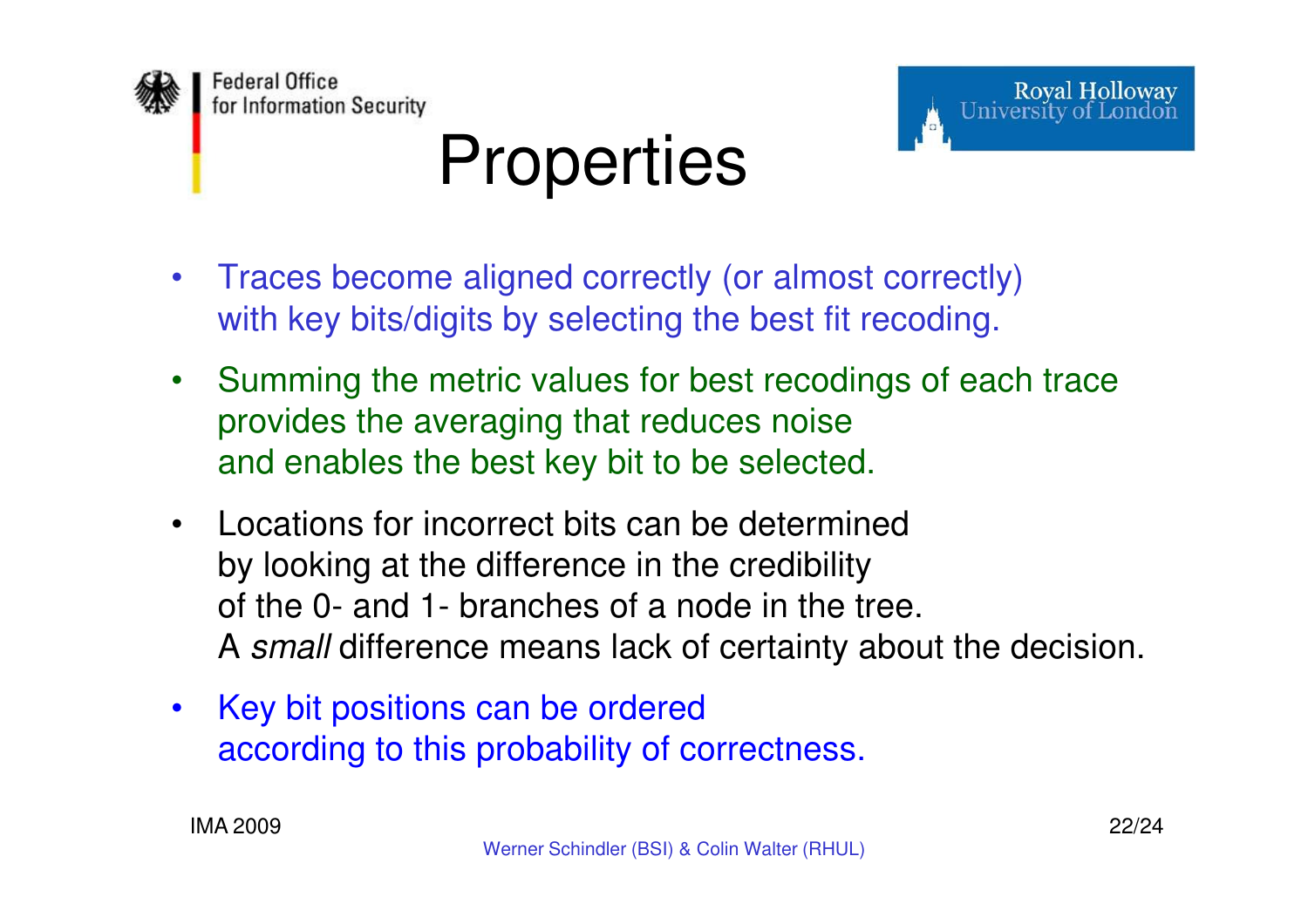

# Some Figures



- $\bullet$  Assume a 70% chance of deciding correctly between a square or multiplication from the side channel trace, but *unable* to distinguish the multiplications for <mark>–1</mark> and +1.
- •• Take typical 192-bit ECC key & only 5 traces.
- •On average there are only 20.7 bit errors
- $\bullet$ In 1.3% of cases there are *no* errors in the 168 bits we are most certain of, leaving just 24 *known* bits to check.
- $\bullet$ It is computationally feasible to correct all errors in these.

Royal Holloway<br>University of London